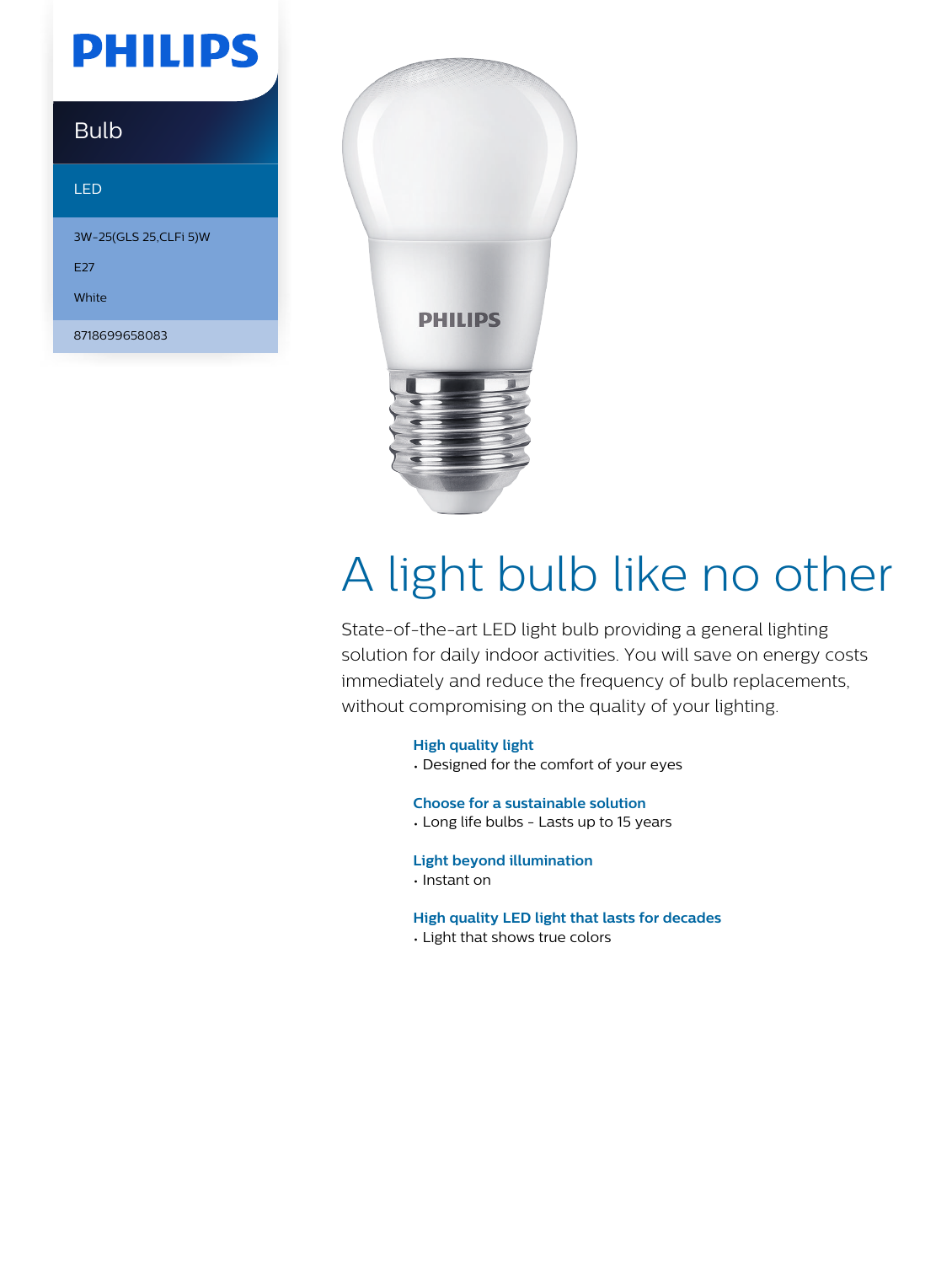#### 8718699658083

## **Highlights**

#### **Gentle LEDs, easy on the eyes**



It's easy to see how harsh lighting can strain the eyes. Too bright, and you get the glare. Too soft and you experience flicker. Now you can gently light up your world with LEDs designed to go easy on the eyes, and create the perfect ambience for your home.

#### **15,000-hour rated average life**



With a lifetime of up to 15,000 hours. you can reduce the hassle of frequently replacing your light bulbs, and enjoy a perfect lighting solution for over 15 years.

#### **Instant on Light that shows true colors**



See the true colors of your clothes when you select an outfit from your wardrobe – you can pair a red dress and red shoes with confidence and be sure the colors match perfectly.

### Specifications

#### **Bulb characteristics**

- Dimmable: No
- Intended use: Indoor
- Lamp shape: Non directional luster
- Socket: E27
- Technology: LED
- Type of glass: Frosted

#### **Bulb dimensions**

- Height: 8.7 cm
- Weight: 0.022 kg
- Width: 4.5 cm

#### **Durability**

- Average life (at 2.7 hrs/day): 15 year(s)
- Lumen maintenance factor: 70%
- Nominal lifetime: 15,000 hour(s)
- Number of switch cycles: 50,000

#### **Light characteristics**

- Beam angle: 150 degree(s)
- Color consistency: 6SDCM
- Color rendering index (CRI): 90
- Color temperature: 3000 K
- Light Color Category: White
- Nominal luminous flux: 250 lumen
- Starting time: <0.5 s
- Warm-up time to 60% light: Instant full light
- Color Code: 930 | CCT of 3000K

#### **Miscellaneous**

• EyeComfort: Yes

#### **Other characteristics**

- Lamp current: 30 mA
- $\cdot$  Efficacy: 83 lm/W

#### **Packaging information**

- EAN: 8718699658083
- EOC: 871869965808300
- Product title: LEDBulb 3W E27 3000K 230V P45 9 APR